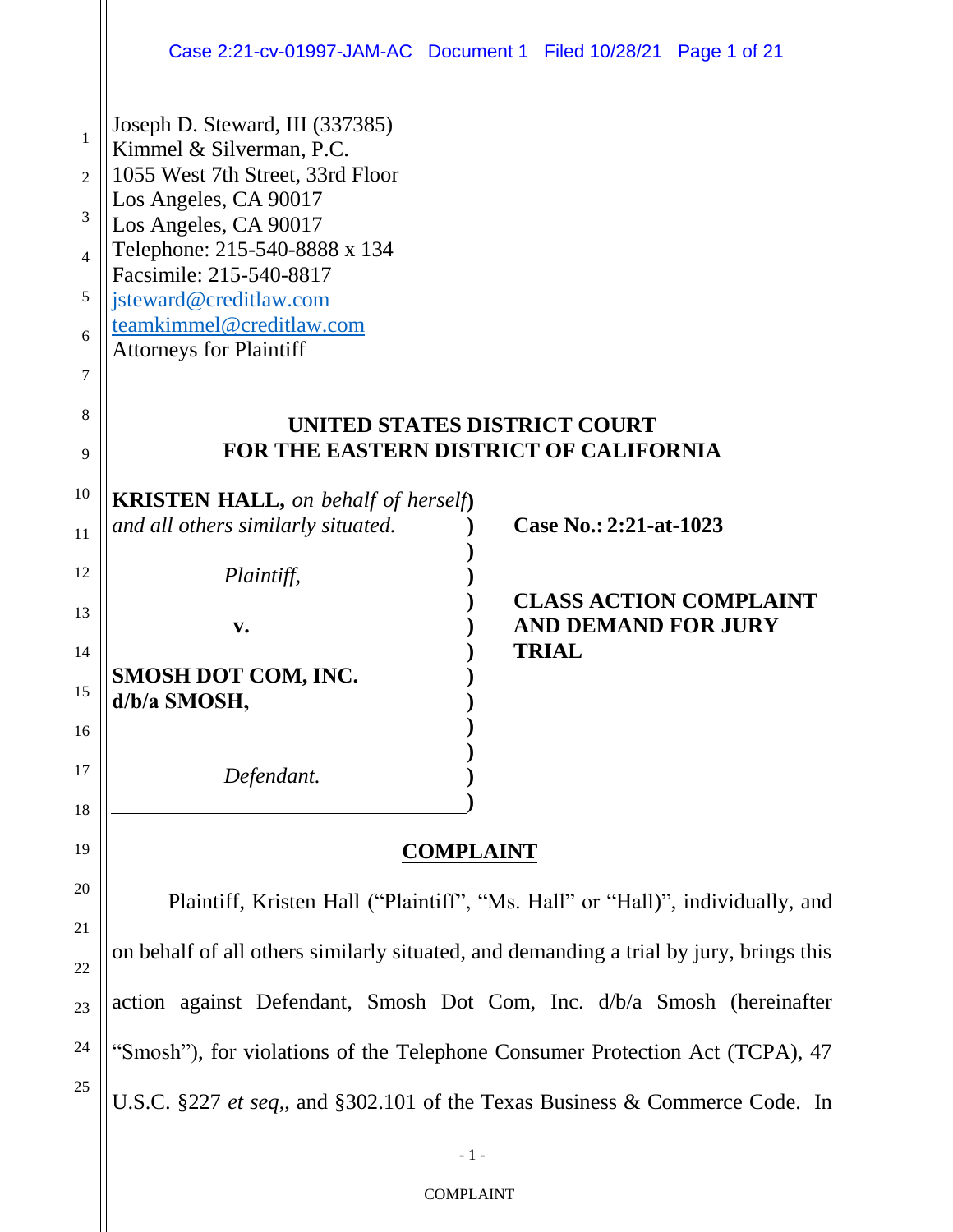support of this Complaint, Plaintiff, individually, and on behalf of all others similarly situated asserts as follows:

# **BACKGROUND: TELEMARKETING AND THE TCPA**

1. In 1991, Congress enacted the Telephone Consumer Protection Act ("TCPA") to protect consumers' privacy rights, namely, the right to be left alone from unwanted telemarketing calls. A leading sponsor of the TCPA described unwanted telemarketing calls as "the scourge of modern civilization." 137 Cong. Rec. 30821 (1991).

2. The TCPA also affords special protections for people who registered their phone numbers on the National Do Not Call Registry and nonetheless received telemarketing calls for which they did not expressly consent..

3. In 2019, the FTC received over 5.4 million complaints from US residents about unwanted calls. FTC: *What Do Not Call Complaints are telling* us (Oct. 17, 2019), *available* at: https://www.consumer.ftc.gov/blog/2019/10/whatdo-not-call-complaints-are-telling-us.

4. The private right of enforcement of the TCPA is critical to stopping the proliferation of these unwanted telemarketing calls. For example, while the Federal Communications Commission levied over \$200 million in penalties against telemarketers between 2015 and 2018, it collected less than \$7,000 of that

1

2

3

4

5

6

7

8

9

10

11

12

13

14

15

16

17

18

19

20

21

22

23

24

25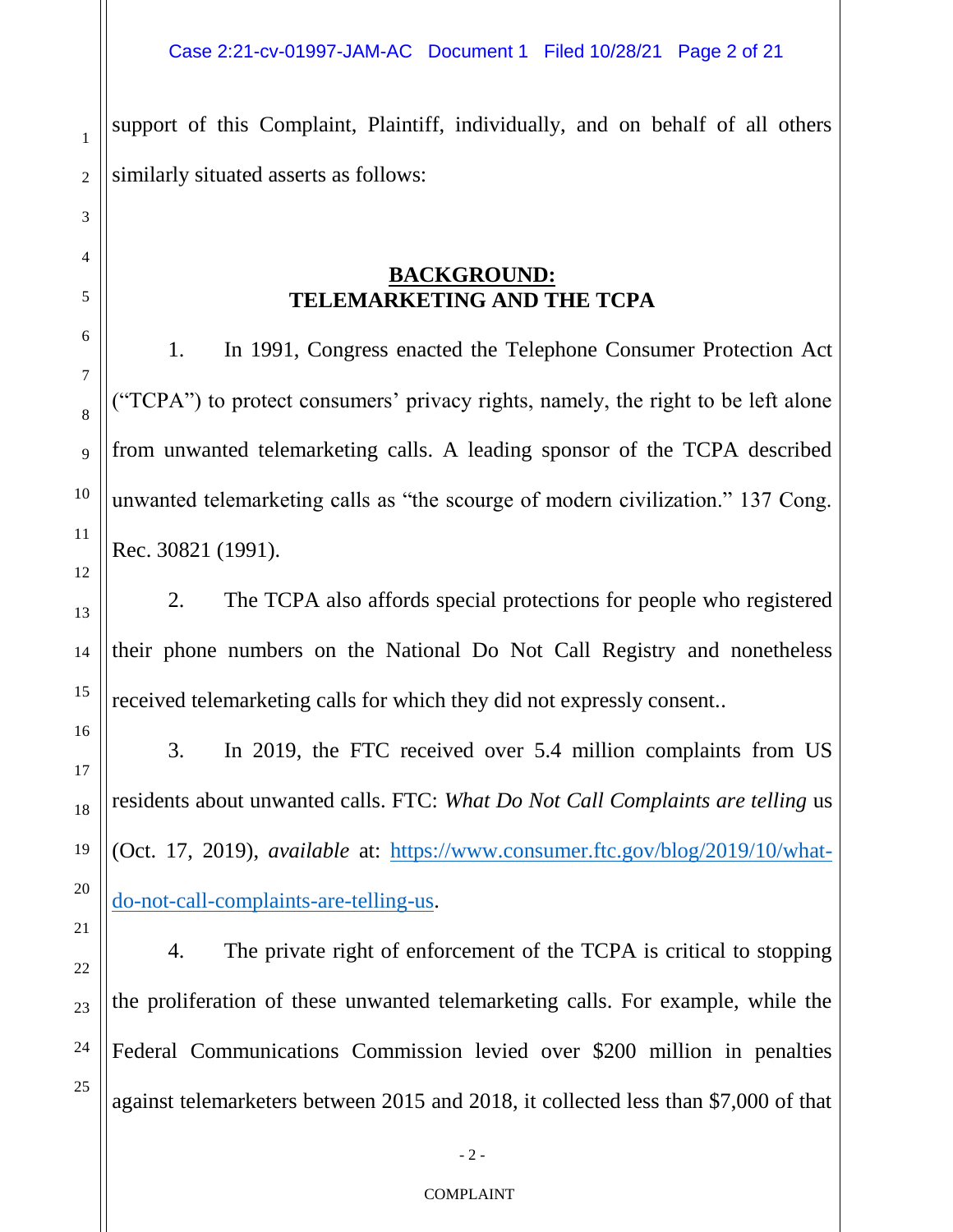2 3 4 amount. *See* Sarah Krouse, *The FCC Has Fined Robocallers \$208 Million. It's Collected \$6,790*, THE WALL STREET JOURNAL, (March 28, 2019) available at: https://www.wsj.com/articles/the-fcc-has-fined-robocallers-208-million-itscollected-6-790-11553770803.

# **DATA-MINING AND TELEMARKETING TOWARD MINORS AND SMOSH**

5. Where concerns have grown in recent years about the corporate mining of consumer data, that concern is especially heightened when it comes to the data-mining of children. *See* Stephanie Simon, *The big biz of spying on little*  kids, POLITICO (May 15, 2014), *available at:*  https://www.politico.com/story/2014/05/data-mining-your-children-106676. As Ms. Simon summarized: "the data revolution has also put heaps of intimate information about school children in the hands of private companies — where it is highly vulnerable to being shared, sold or mined for profit." Id.

6. On its face, Defendant "Smosh" is an online retailer geared toward teenagers that offers "sketch comedy" videos online and sells merchandise primarily to its youth customer base.

7. Smosh also derives substantial profits from collecting, selling and transmitting consumer data; much of that data from minors under the age of 18.

1

5

6

7

8

9

10

11

12

13

14

15

- 3 -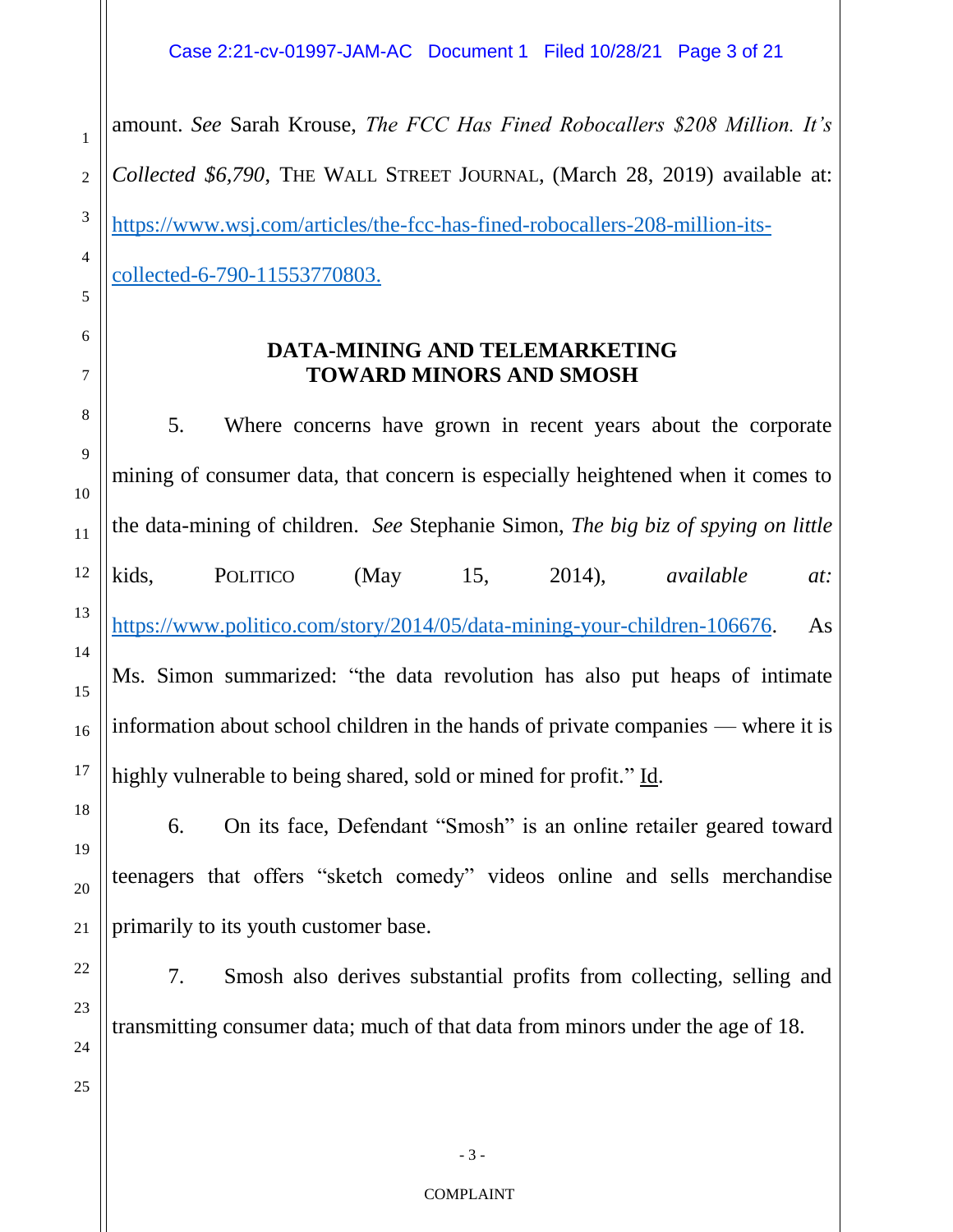1 2

3

4

5

8. When marketing its merchandise, in addition to comparatively passive online marketing, Smosh engages in "direct" telemarketing via text message and calls to phone numbers entered in the website smosh.com.

9. Despite the fact that a minor cannot provide the "express consent" or required under the TCPA or enter into any type of business relationship, Smosh has routinely sent out solicitous text message to phone numbers provided by minors on the basis that said minor "consented" or "opted in" to receive those communications.

# **THE PARTIES**

10. Plaintiff, Kristen Hall is a natural person and adult, who at all times relevant hereto, resided in Willis, Texas

11. Hall is the mother and legal guardian of a child whose information was collected by Defendant.

12. Defendant is an online entertainment and merchandise company geared toward adolescents.

13. Defendant maintains its headquarters at 1333 Howe Ave., Suite 103, Sacramento, California 95825.

14. Plaintiff brings this Action in her individual capacities and on behalf of all other similarly situated seeking damages and any other available legal or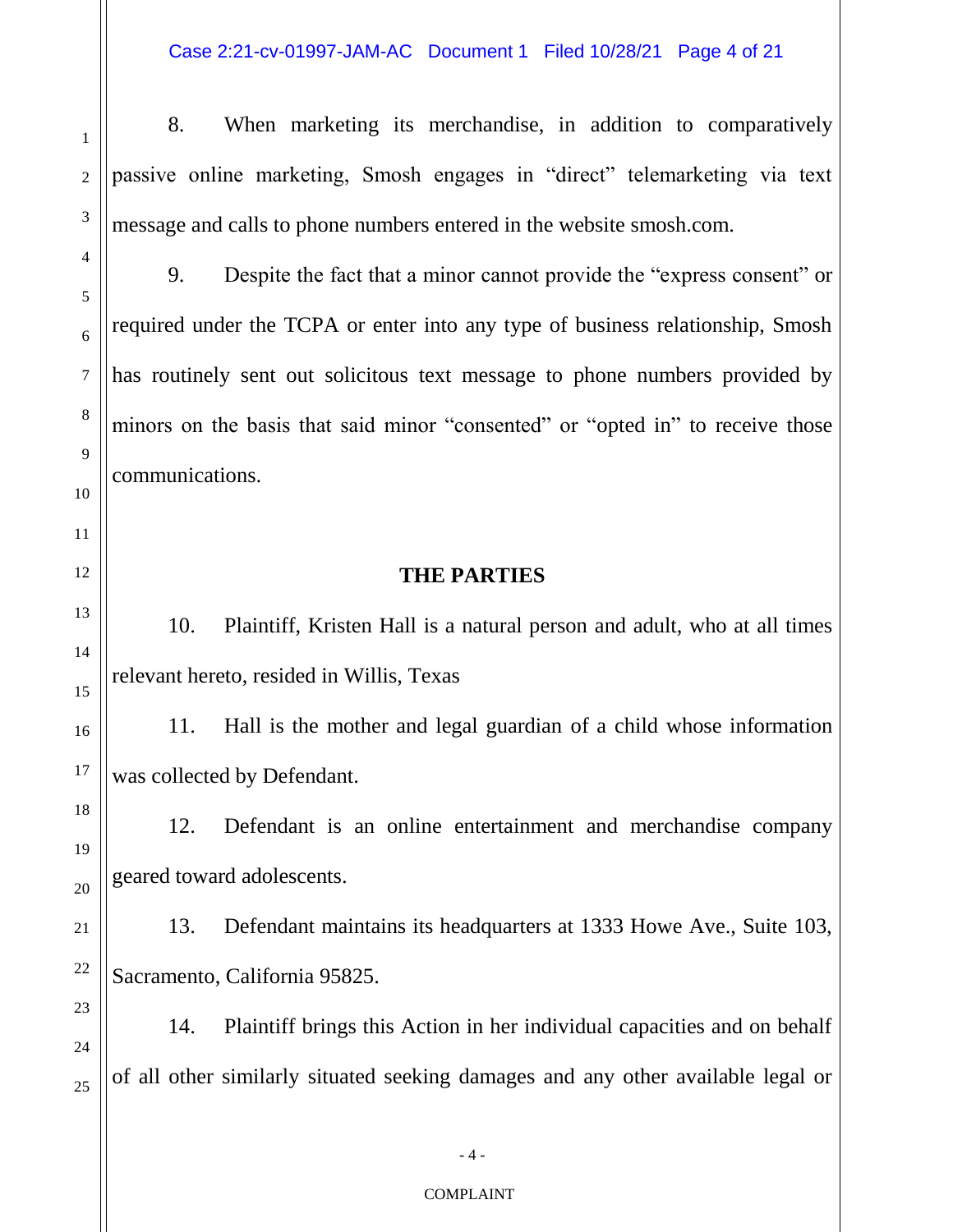## Case 2:21-cv-01997-JAM-AC Document 1 Filed 10/28/21 Page 5 of 21

equitable remedies resulting from the unlawful actions of Defendant, in negligently, knowingly, and/or willfully contacting Plaintiff and other Class members on their cellular telephone in violation of the Telephone Consumer Protection Act (TCPA), 47 U.S.C. §227 et seq. and related regulations specifically the National Do-Not-Call provisions where the telephone number provided to Defendant was associated with the consumer data of a minor.

15. Plaintiff also brings this action to protect persons located in Texas who Defendant improperly called without first obtaining the proper registration certificate to make telephone solicitations.

## **JURISDICTION AND VENUE**

16. This Court has original subject matter jurisdiction over this matter pursuant to 28 U.S.C. § 1331, which grants this Court original jurisdiction of all civil actions arising under the laws of the United States.

17. Furthermore, this Court has subject matter jurisdiction pursuant to 28 U.S.C. § 1332(d)(2)(A), because this case is a class action where the aggregate claims of all members of the proposed Class are in the excess of \$5,000,000.00, exclusive of interest and costs.

18. This Court also has supplemental jurisdiction over Plaintiff's state law claims pursuant to 28 U.S.C. § 1367.

1

2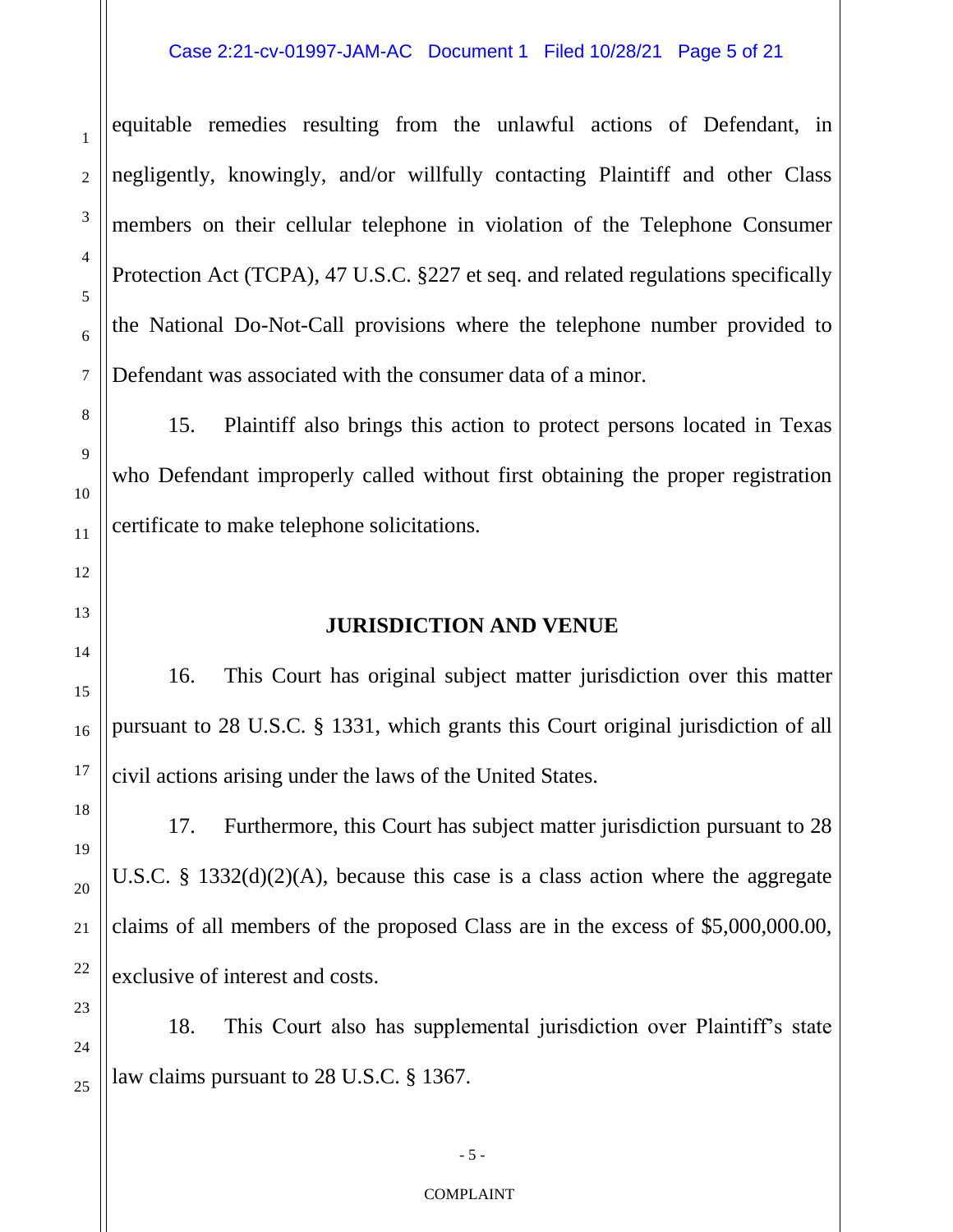Case 2:21-cv-01997-JAM-AC Document 1 Filed 10/28/21 Page 6 of 21

19. This Court has personal jurisdiction over Defendant, which maintains its headquarters in the State of California.

20. Furthermore, Defendant's headquarters are based in Sacramento, California, which is within this District.

21. Accordingly, personal jurisdiction exists and this venue is proper.

## **FACTS PERTAINING TO PLAINTIFF**

22. At all times pertinent hereto, Plaintiff Kristen Hall was the owner of a cellular phone, the number for which was 575-XXX-0669.

23. Ms. Hall would at times, allow her minor son to use that phone.

24. The aforementioned cell phone was used primarily for residential purposes.

25. Plaintiff registered that phone number on the National Do Not Call Registry on or about November 8, 2019.

26. Plaintiff did so to obtain solitude from invasive and irritating solicitation calls and to protect her minor son from being inundated with advertisers and data-miners.

27. Ms. Hall did not consent to being contacted by Defendant.

25

1

2

3

4

5

6

7

8

9

10

11

12

13

14

15

16

17

- 6 -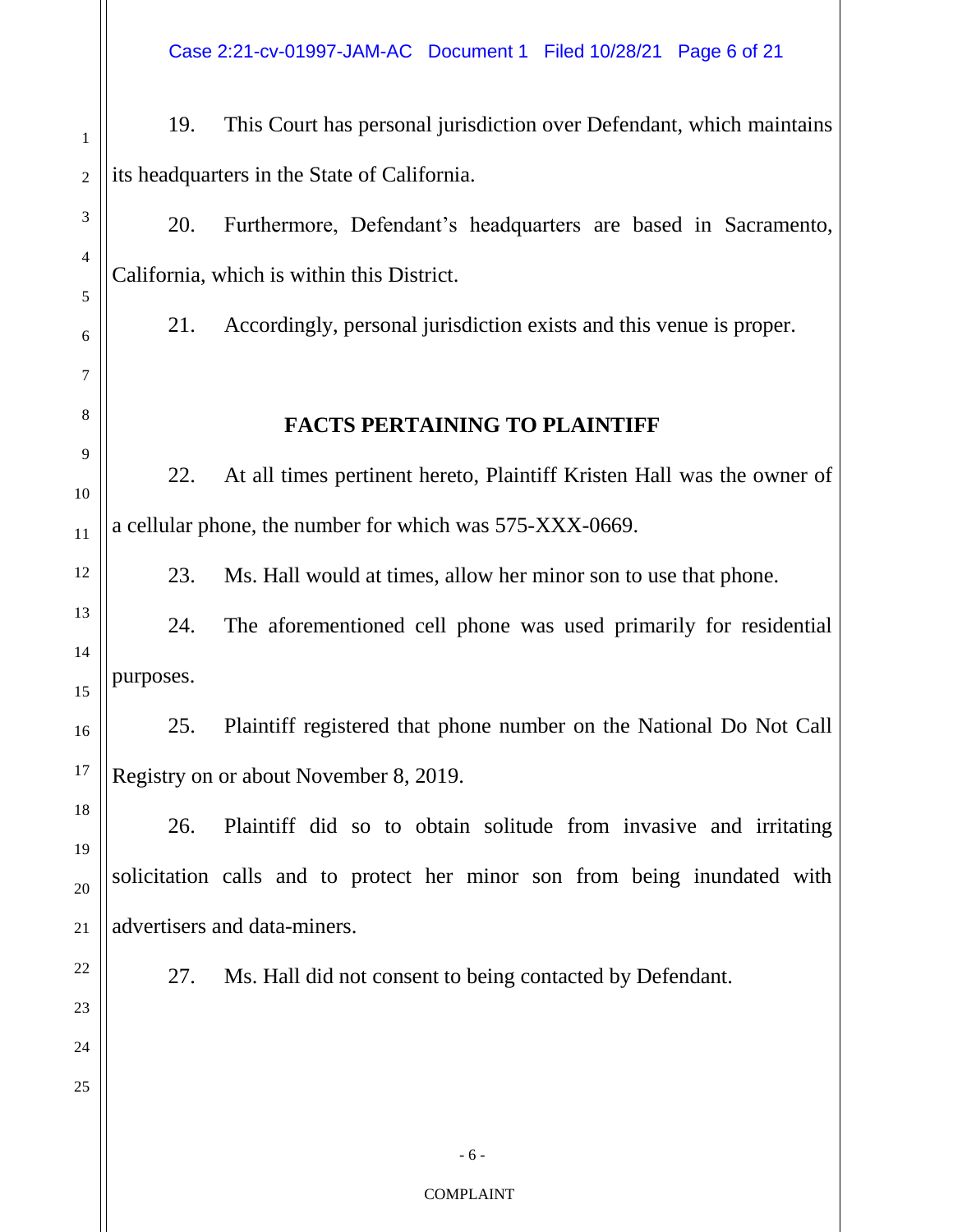1 2 3 4 5 6 7 8 9 10 11 12 13 14 15 16 17 18 19 20 21 22 23 24 25 28. On information and belief, on or around November 3, 2019, Defendant "Smosh" obtained the personal data of Plaintiff's minor son, who was 13 years old at the time. 29. That personal data obtained by Smosh identified that Plaintiff's son was 13 years old at the time, and listed his telephone number as 575-XXX-0669. 30. That personal data also identified that Plaintiff's son was a resident of Texas City, Texas. 31. Defendant sent at least 5 text messages from the apparent phone number of (310) 299-9555 to 575-XXX-0669, soliciting Smosh merchandise. The date, time and content of those messages are set forth below: December 25, 2019, 27:54 pm CST: "Merry Holiday to you! For all your supposed, love and memes this past year, we're have (six) a sale to show our thanks! 25% SITEWIDE…"; • March 2, 2020, 2:48 pm CST: "OH HAPPY DAY!!! The try not to laugh shirt is back in stock. Buy one. Spit on your friends. Be merry. BUY HERE IF YA WANT…"; • April 24, 2020, 11:37 am CST: "Hey, thanks :) Thank you so much for 7 million Subs on SMOSH PIT!! For the next 7 hours take 20% off all SMOSH Pit Merch. Thanks for bein (six) our favorite pizza place  $\leq 3...$ " • April 24, 2020, 11:37 am CST: Psst. We're having a sale and y'all are the first to know. Take 20% off everything in the store using the code EARLYACCESS at checkout, eligible until 5/25pm 11:59 Pacific time…"; and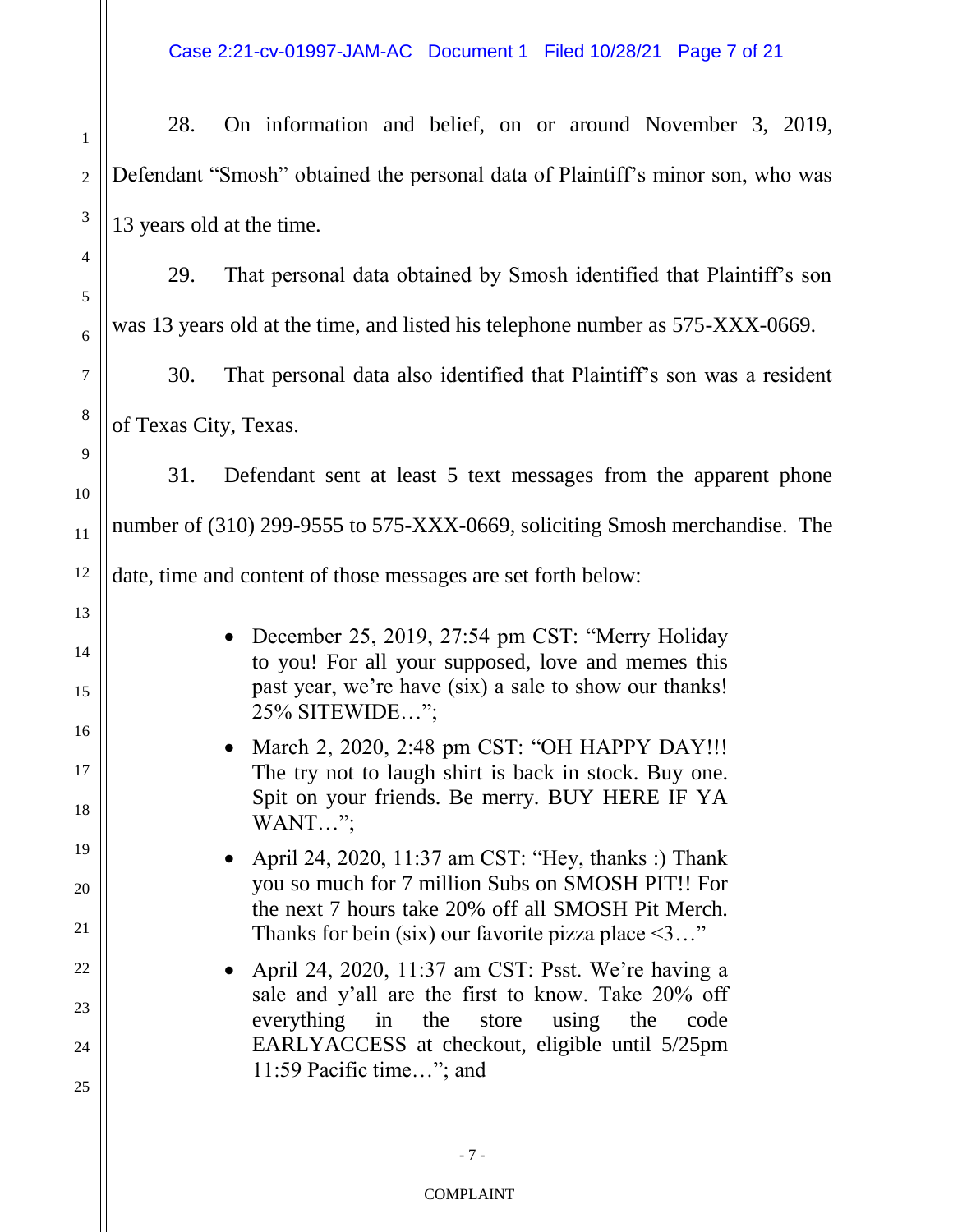# • June 29, 2020, 4:02 pm CST: "Hey friends! Get our new merch for 10% off using the code GROOVY."

(A true and correct copy of screenshots reflecting those texts is attached as Exhibit "A.")

32. The text messages solicited business for Defendant's merchandise store.

33. The text messages were generic, pre-scripted and clearly sent out as part of an automated text message "blast."

34. As the subscriber and owner of that cell phone, Plaintiff found those solicitation messages to be irritating, exploitative and invasive.

35. The messages were precisely the type of communications she sought to avoid when she registered her number on the Do Not Call registry.

36. In its attempts to demonstrate that Smosh had "consent" to send the aforementioned text messages to Plaintiff, on or around September 9, 2021, Smosh's counsel provided the data it had stored which led Smosh to send the aforementioned solicitation messages. (A true and correct copy of an email from Smosh's counsel dated September 9, 2021 is attached as Exhibit "B"; A true and correct copy of the redacted consumer data, enlarged for the purpose of legibility, is attached as Exhibit "C.")

1

2

3

4

5

6

7

8

9

10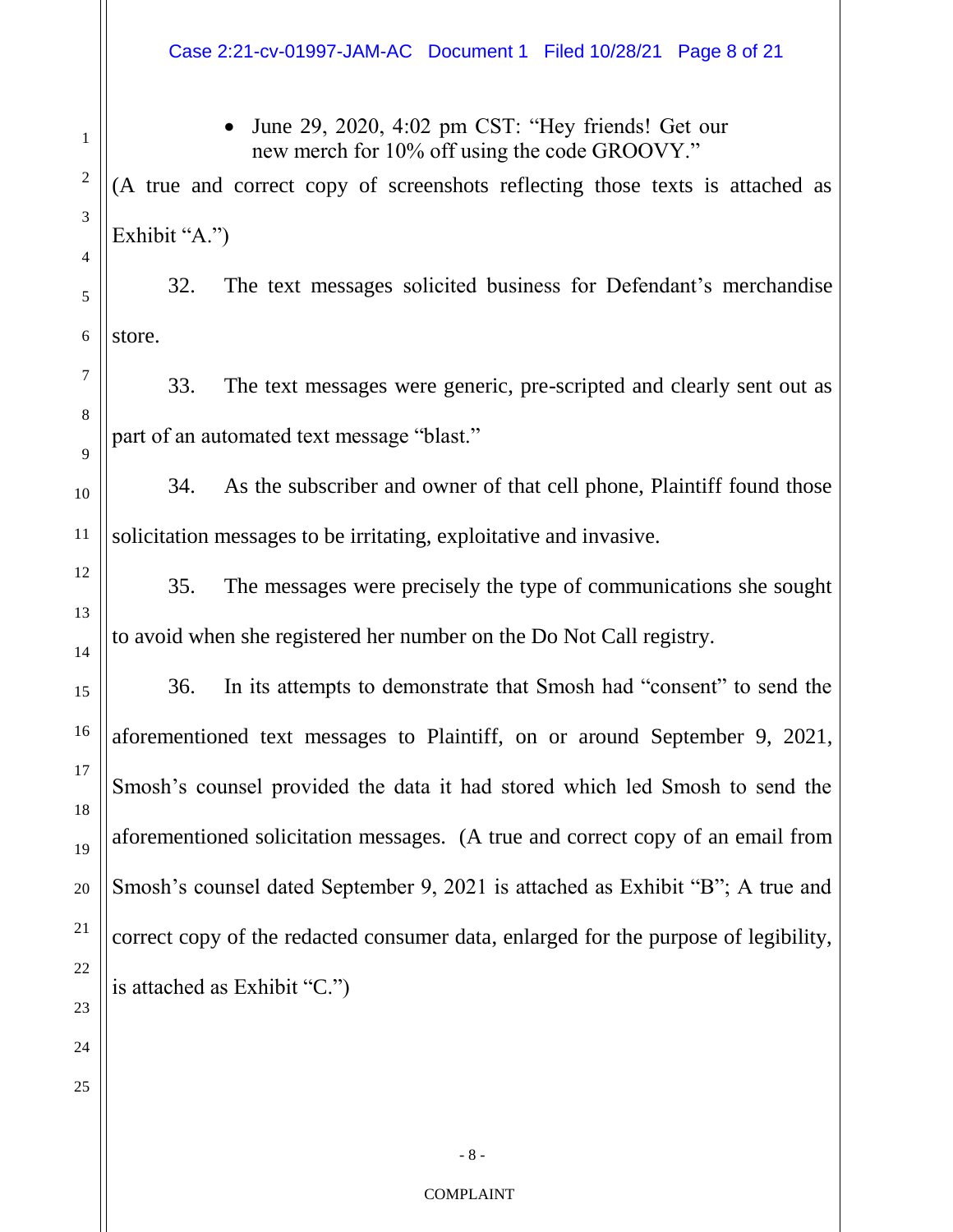Case 2:21-cv-01997-JAM-AC Document 1 Filed 10/28/21 Page 9 of 21

37. Specifically, Smosh, through counsel, wrote "Craig: The number you provided belongs to [REDACTED] who opted into automated messages 11/3/19." (Ex. B.)

38. However, the data provided by counsel, reflects that the party who "opted in" during November 2019 was 15 years old as of Sept. 8, 2021, and was born in 2006. (Exs. B and C.)

39. Smosh's text messages intruded upon the rights of Plaintiff and the putative class members to be free from invasion of their seclusion.

## **Class Allegations**

40. Pursuant to Fed. R. Civ. P. 23, Plaintiff brings this lawsuit as a class action on behalf of themselves and all others similarly situated. This action satisfies the requirements of numerosity, commonality, typicality, and adequacy of representation. commonality, typicality, and adequacy of representation.

41. Defendant lacks policies in place to assure that it has valid consent before sending messages or making calls using an automatic telephone dialing system to a cellular phone.

42. Accordingly, Defendant sent vast quantities of messages and placed a high volume of calls to cellular phones without valid consent of the called party.

1

2

3

- 9 -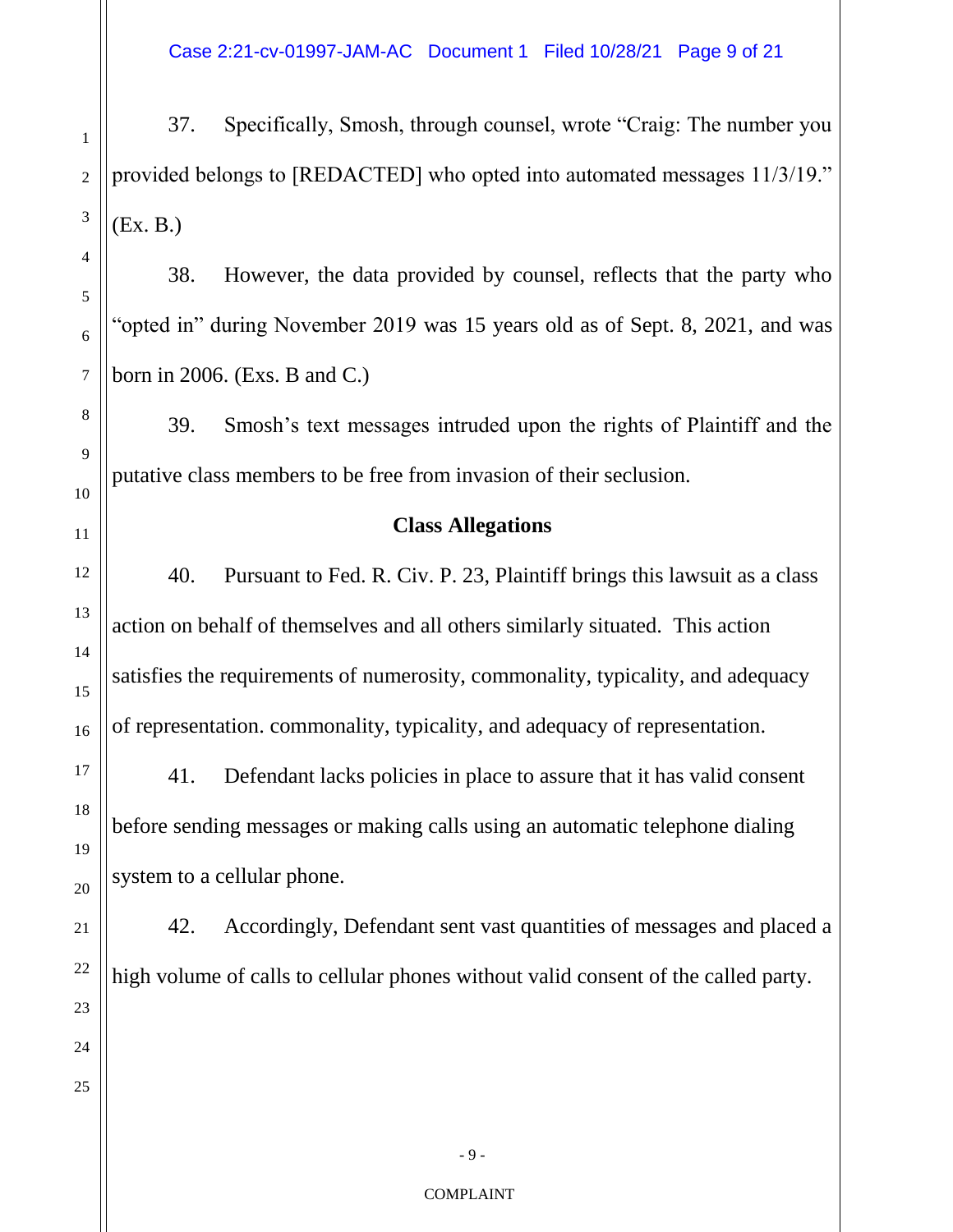Case 2:21-cv-01997-JAM-AC Document 1 Filed 10/28/21 Page 10 of 21

1 2 3 43. Furthermore, Defendant lacks policies in place to assure it has valid consent or a pre-existing business relationship with a party of majority age before making telemarketing calls or text messages.

44. Defendant also lacks policies in place to assure that numbers that receive telemarketing calls were not registered on the Do Not Call Registry.

45. Accordingly, Defendant sent vast quantities of messages and placed a high volume of calls to numbers listed on the Do Not Call Registry without consent or an existing business relationship.

46. Finally, Defendant place calls to residents of Texas without being

12 registered as a telephone solicitor with the Texas Secretary of State.

4

5

6

7

8

9

10

11

13

14

15

16

17

18

19

20

21

22

23

24

25

47. Plaintiff seeks to represent the following classes:

**ATDS Class:** For the period from four years prior to the filing of this suit until the date a class is certified, all persons in the United States who: (1) subscribe to cellular telephones; (2) received one or more telephone call or text message from Smosh (or someone acting on its behalf) ; (3) where the party that purportedly "consented" to receive the call(s)/text(s) was under the age of 18 at the time the party purportedly offered that "consent";

**Do Not Call Registry Class:** For the period from four years prior to the filing of this suit until the date a class is certified, all persons in the United States who: (1) subscribe to cellular telephones; (2) received more than one telephone call or text message from Smosh (or someone acting on its behalf) on that phone during a 12-month period; (3) whose phone numbers were listed on the Do Not Call Registry for more than 31 days at the time the calls were received; and (4) where the party that purportedly "consented" to receive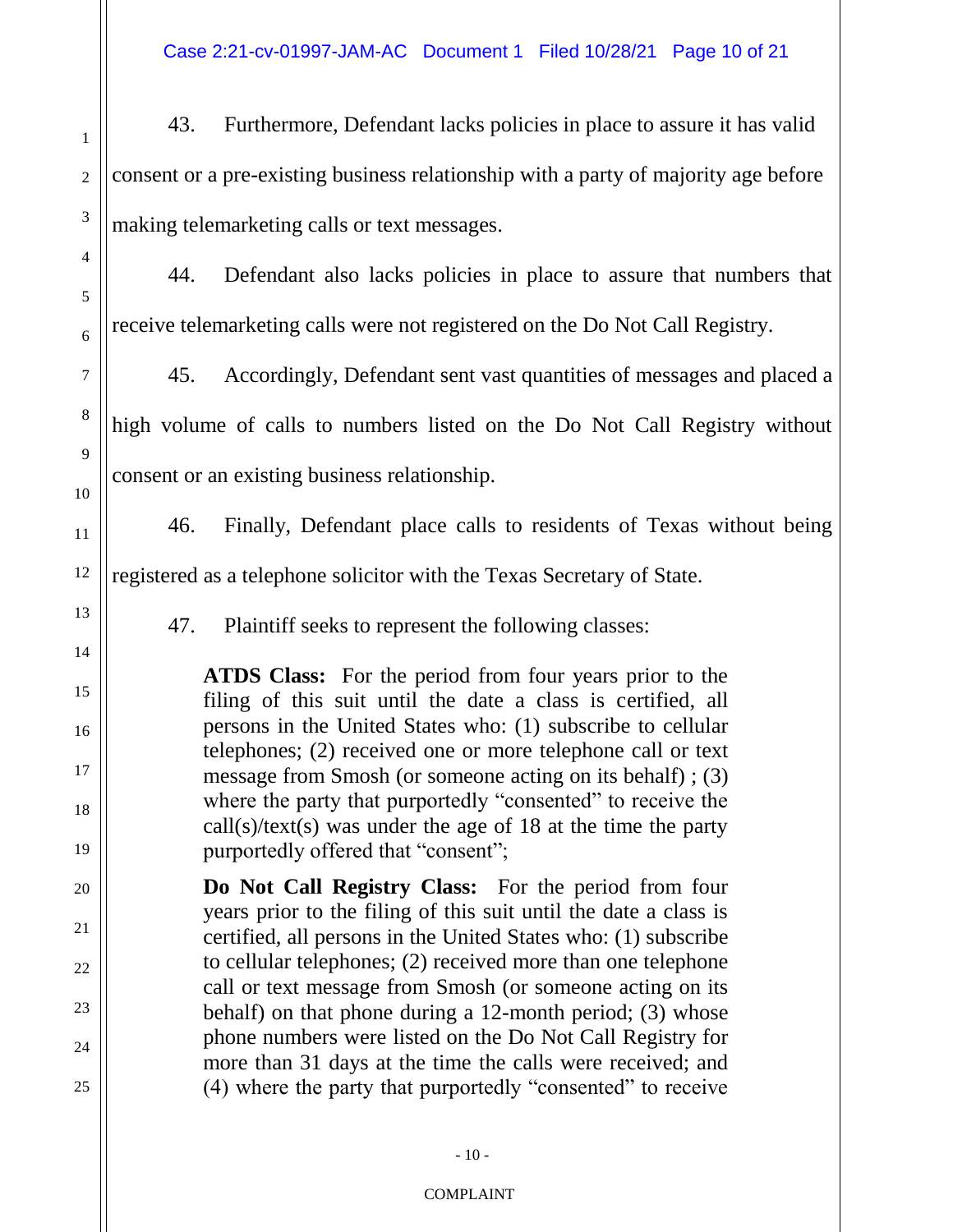| Case 2:21-cv-01997-JAM-AC Document 1 Filed 10/28/21 Page 11 of 21                                                                                                                                                                                                                                                                                                  |  |  |  |  |
|--------------------------------------------------------------------------------------------------------------------------------------------------------------------------------------------------------------------------------------------------------------------------------------------------------------------------------------------------------------------|--|--|--|--|
| the solicitation texts was under the age of 18 at the time the<br>party purportedly offered that "consent."                                                                                                                                                                                                                                                        |  |  |  |  |
| <b>Texas Solicitation Class:</b> For two years prior to the filing<br>of this suit until the date a class is certified, all residents of<br>Texas who received a marketing call or text message from<br>Smosh or someone acting on its behalf) and at such time<br>Smosh had not obtained a registration certificate from the<br>Office of the Secretary of State. |  |  |  |  |
| 48.<br>Plaintiff reserves the right to add administrative subclasses, or to                                                                                                                                                                                                                                                                                        |  |  |  |  |
| amend the definition of the proposed class, during the lawsuit proceedings.                                                                                                                                                                                                                                                                                        |  |  |  |  |
| The members of the proposed classes are so numerous that joinder of<br>49.                                                                                                                                                                                                                                                                                         |  |  |  |  |
| all members is impracticable. Plaintiff reasonably believes that hundreds or                                                                                                                                                                                                                                                                                       |  |  |  |  |
| thousands of people have been harmed by Smosh's actions. The names and phone                                                                                                                                                                                                                                                                                       |  |  |  |  |
| numbers of the numbers of the proposed class are readily identifiable through                                                                                                                                                                                                                                                                                      |  |  |  |  |
| records available to Smosh                                                                                                                                                                                                                                                                                                                                         |  |  |  |  |
| Most members of the proposed class have suffered damages in an<br>50.                                                                                                                                                                                                                                                                                              |  |  |  |  |
| amount such that it would make filing separate lawsuits by individual members                                                                                                                                                                                                                                                                                      |  |  |  |  |
| economically infeasible.                                                                                                                                                                                                                                                                                                                                           |  |  |  |  |
| Upon information and belief, Defendant has called or text messaged<br>51.                                                                                                                                                                                                                                                                                          |  |  |  |  |
| and continues to call and text message individuals who are registered on the                                                                                                                                                                                                                                                                                       |  |  |  |  |
| National Do Not Call Registry. It is reasonable to expect that Defendant will                                                                                                                                                                                                                                                                                      |  |  |  |  |
| continue to make such calls and text messages absent this lawsuit.                                                                                                                                                                                                                                                                                                 |  |  |  |  |
|                                                                                                                                                                                                                                                                                                                                                                    |  |  |  |  |

24

25

1

2

3

4

5

6

7

8

9

10

11

12

13

14

15

16

17

18

19

20

21

22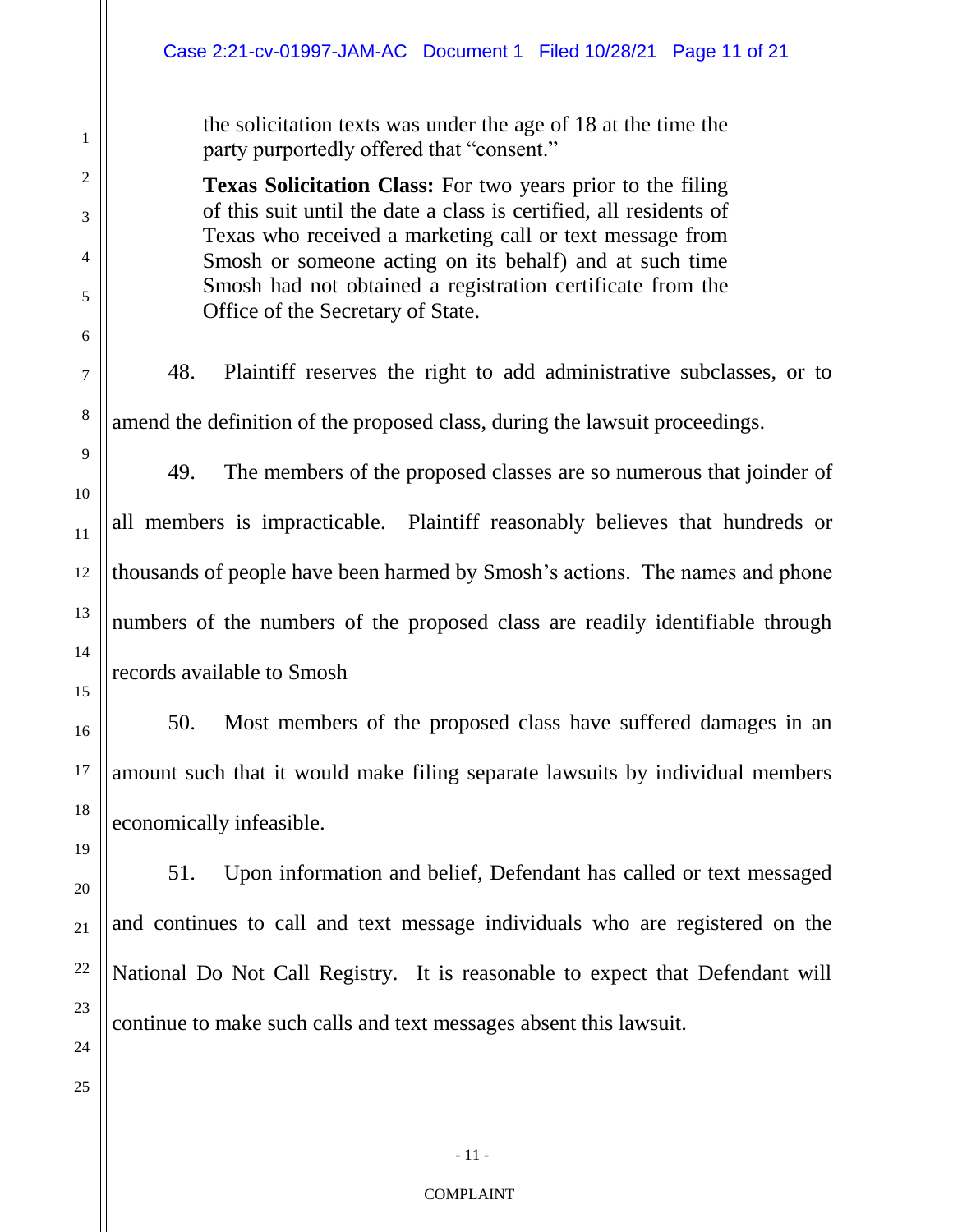52. Upon information and belief, Defendant has and continues to place telemarketing calls and text messages without first obtaining a registration certificate from the Office of the Secretary of State. It is reasonable to expect that Defendant will continue to make such calls or text messages absent this lawsuit.

53. Common questions of law and fact exist as to all members of the proposed class and predominate over any questions affecting only individual members. The questions of law and fact common to the proposed class include, but are not limited to, whether Defendant called or text messaged phone numbers that were registered on the Do Not Call Registry, whether such calls violate the TCPA, whether Defendant obtained a registration certificate from the Office of the Secretary of State before placing telemarketing calls and/or text messages, and whether such calls and/or text messages violate the Texas Business and Commerce Code.

54. Plaintiff's claims are typical of the claims of the proposed class members because their claims arise from the same practice that gives rise to the claims of the members of the proposed class and is based on the same legal theories.

55. Plaintiff and her counsel will fairly and adequately protect the interests of the members of the proposed class. Plaintiff's interests do not conflict with the interests of the proposed class she seeks to represent. Plaintiff has

#### COMPLAINT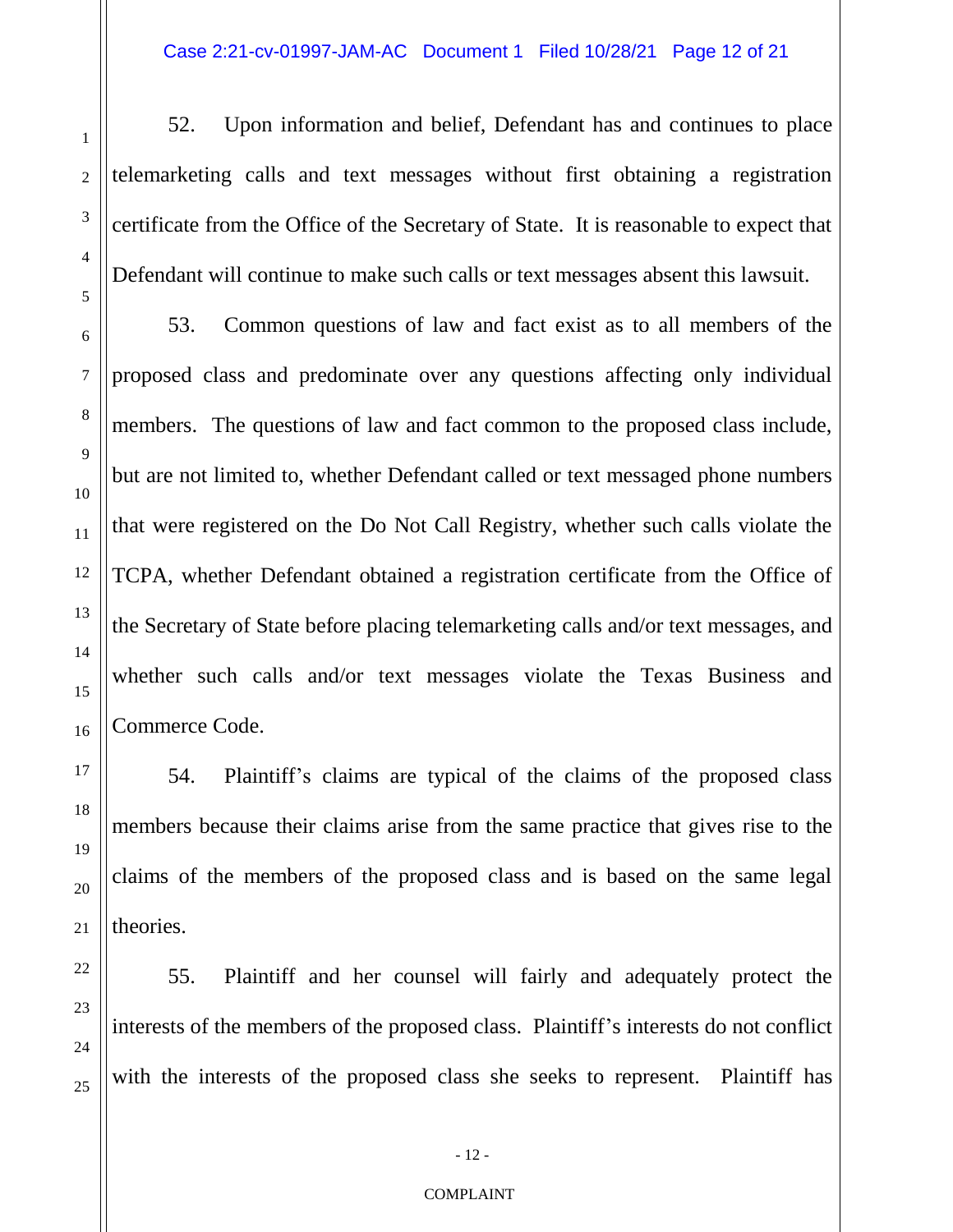retained lawyers who are competent and experienced in class action, TCPA litigation and consumer law. Plaintiff's counsel has the resources to litigate this class action, and Plaintiff and counsel are aware of their responsibilities to the putative members of the class and will discharge those duties. Plaintiff reserve the right to join other unnamed class members into this lawsuit.

56. A class action is superior to all individual lawsuits for this controversy. Joinder of all proposed members of the proposed class in one action is impracticable if not impossible and prosecuting hundreds or thousands of individual actions is not feasible. The size of the individual claims is likely not large enough to justify filing a separate action for each claim. For many, if not most, members of the proposed class, a class action is the only procedural mechanism that will allow recovery. Even if members of the proposed class had the resources to pursue individual litigation, that method would be unduly burdensome to the courts. Individual litigation could also result in inconsistent adjudications.

57. In contrast to numerous individual claims, a class action is superior in that it will benefit the court and litigating parties through efficiency, economy of scale and unitary adjudication resulting from supervision of the litigation by a single court.

1

2

3

4

5

6

7

8

9

10

11

12

13

14

15

16

- 13 -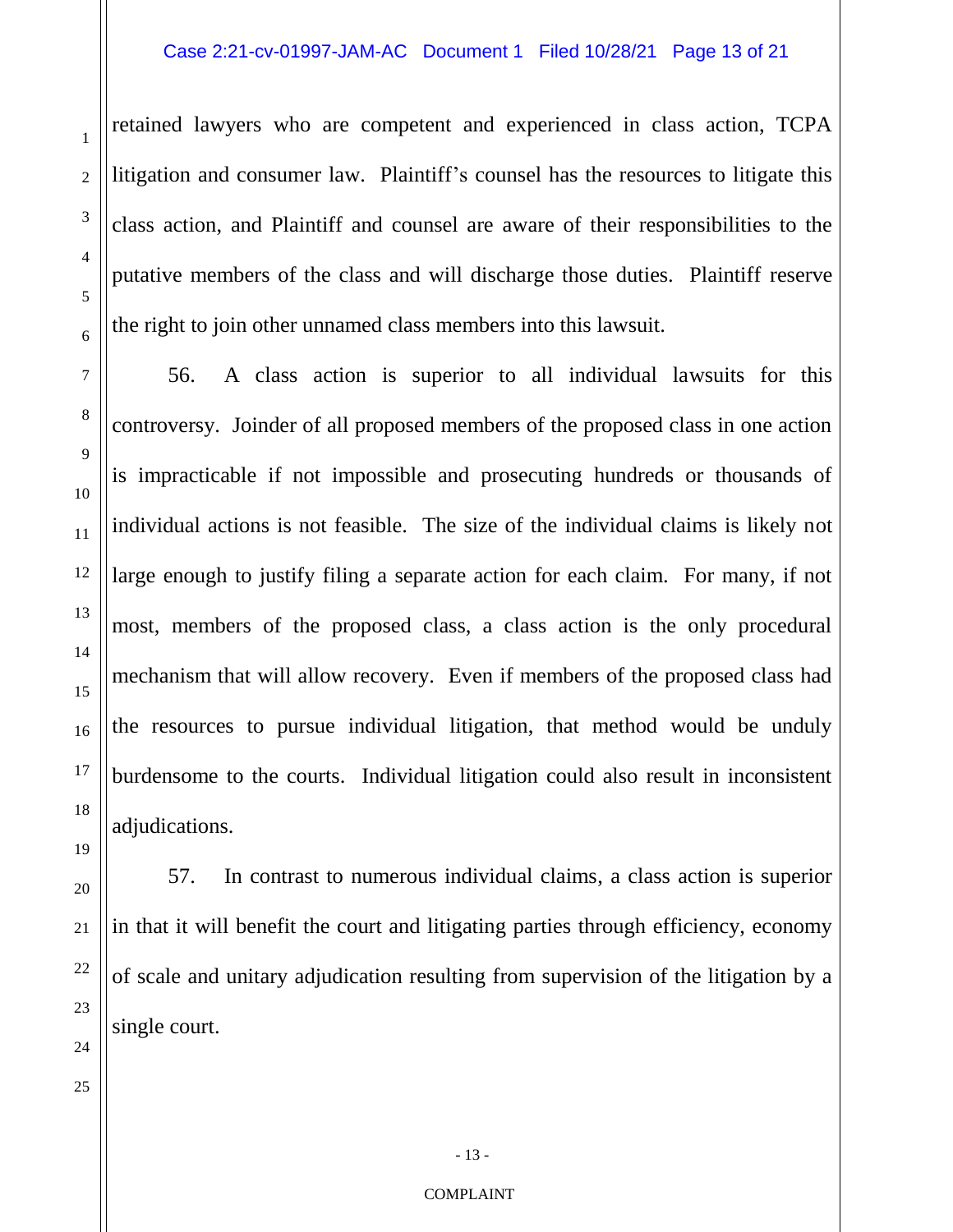1 2 3 4 5 6 7 8 9 10 11 12 13 14 15 16 17 18 19 20 21 22 58. Questions of law and fact, particularly the propriety of calling cell phone numbers registered on the National Do Not Call Registry, placing calls to people without first obtaining a registration certificate from the Office of the Secretary of State, predominate over questions affecting only individual members. 59. Smosh has acted or refused to act in accordance with the relief sought by these classes, so final injunctive relief or corresponding declaratory relief is appropriate with respect to the class as a whole. **Count I - Violations of the Telephone Consumer Protection Act 47 U.S.C. § 227(b)** *ATDS Claim* 60. Plaintiff alleges by reference the allegations of the previous paragraphs as if fully stated in this Count. 61. The TCPA prohibits placing calls using an automatic telephone dialing system or automatically generated or prerecorded voice to a cellular telephone except where the caller has the prior express written consent of the called party to make such calls or where the call is made for emergency purposes. 47 U.S.C. § 227(b)(1)(A)(iii); 47 C.F.R. § 64.1200.

62. The term "prior express written consent" as defined by the Code of Federal Regulations means "an agreement, in writing, bearing the signature of the person called that clearly authorizes the seller to deliver or cause to be delivered

23

24

25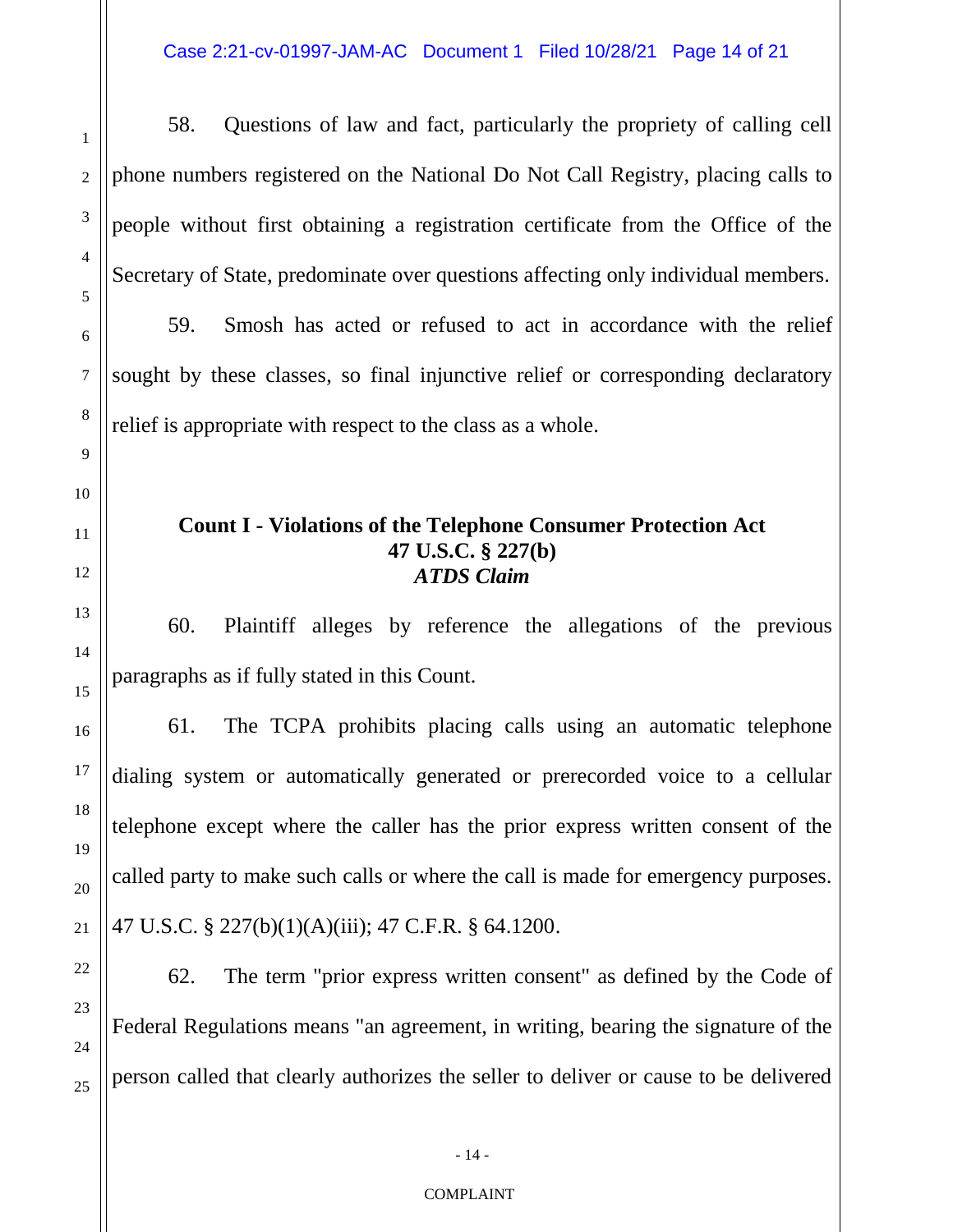## Case 2:21-cv-01997-JAM-AC Document 1 Filed 10/28/21 Page 15 of 21

to the person called advertisements or telemarketing messages using an automatic telephone dialing system or an artificial or prerecorded voice, and the telephone number to which the signatory authorizes such advertisements or telemarketing messages to be delivered."  $47$  C.F.R.  $\S$  64.1200(f)(8)(i).

63. On information and belief, Defendant sent text message "blasts" using an automatic telephone dialing system which dials or stores phone numbers using a random or sequential number generator.

64. By placing automated text messages to the cell phones of Plaintiff and the putative class members without first obtaining their prior express written consent, Smosh violated the TCPA, including, but not limited to 47 U.S.C. §  $227(b)(1)$ .

65. The TCPA provides for a private right of action and statutory damages of \$500 per violation, and up to \$1,500.00 if the violation is determined to be willful. 47 U.S.C. § 227(b)(3).

66. On information and belief, Smosh placed automated text messages to the cell phones of Plaintiff and the putative class members without valid or legally recognized express written consent.

67. On information and belief, Smosh placed similar text messages to hundreds if not thousands of wireless telephone numbers without valid consent, using an automatic telephone dialing system.

#### COMPLAINT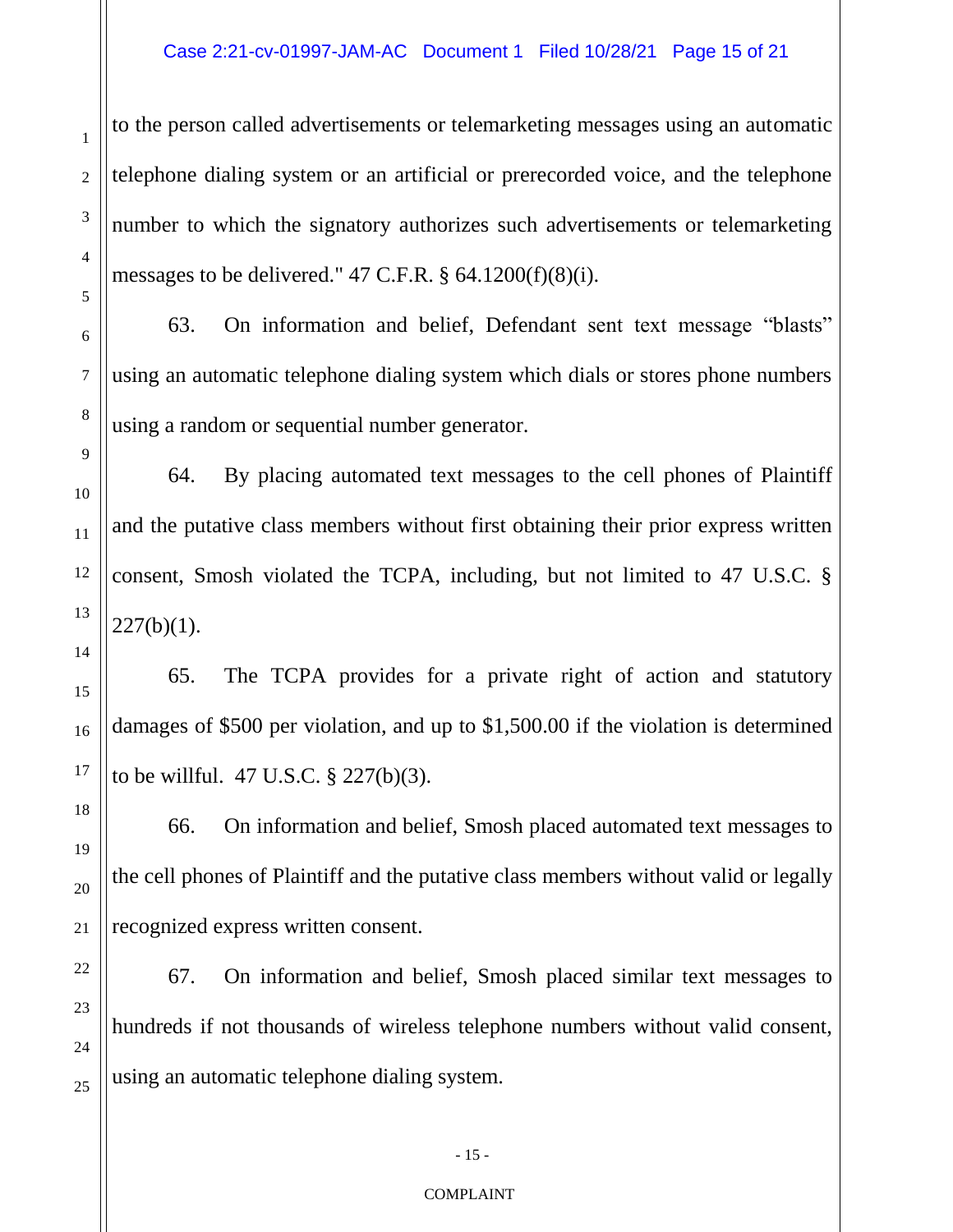1 2 3 4 5 6 7 8 9 10 11 12 13 14 15 16 17 18 19 20 21 22 23 24 25 WHEREFORE Plaintiff Kristen Hall, individually and on behalf of all others similarly situated, request the Court grant the following relief: a. Enter an order against Smosh, pursuant to Federal Rule of Civil Procedure 23, certifying this action as a class action and appointing Hall as the class representative; b. Enter an order appointing Kimmel & Silverman, P.C. as class counsel; c. Enter judgment in favor of Plaintiff and the putative class for all damages available under the TCPA, including statutory damages of \$500 per violation, or up to \$1,500 per violation if Smosh willfully violated section 227(b) of the TCPA; d. Enter judgment in favor of Plaintiff and the class members Smosh enjoining Smosh from placing calls or leaving messages utilizing an automatically generated or pre-recorded voice; e. Award Plaintiff and the class all expenses of this action, and requiring defendant to pay the costs and expenses of class notice and claims administration; f. Award Plaintiff and the class members all reasonable costs of prosecuting the action, including court costs and investigation costs, deposition expenses, witness fees, and attorney's fees; and g. Award Plaintiff and the class members such further and other relief the Court deems just and appropriate. **Count II - Violations of the Telephone Consumer Protection Act 47 U.S.C. § 227(c)(5)** *Do-Not-Call Claim* 68. Plaintiff alleges by reference the allegations of the previous paragraphs as if fully stated in this Count.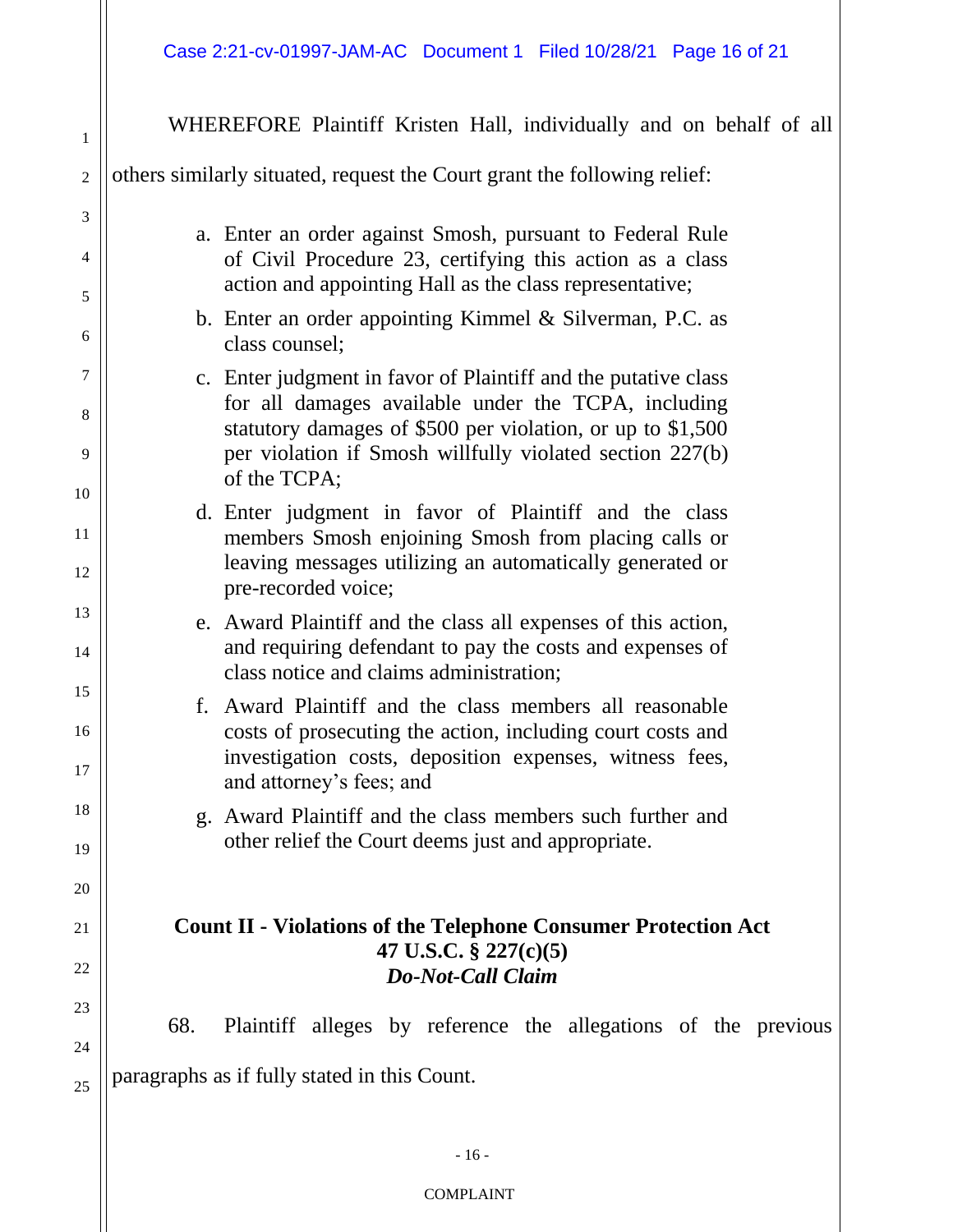Case 2:21-cv-01997-JAM-AC Document 1 Filed 10/28/21 Page 17 of 21

69. The TCPA provides that it is a violation of the law for a person whose phone number is registered on the National Do Not Call Registry to receive more than one call on their cell phone "within any 12-month period by or on behalf of the same entity." *See* 47 U.S.C. §§ 227(c)(1), (c)(5); 47 C.F.R. § 64.1200(c)(ii).

70. The penalty for each call placed in violation of the TCPA's restrictions on calling cell phone numbers registered on the National Do Not Call Registry is \$500 per call and up to \$1,500 per call if the violation is determined to be willful. *See* 47 U.S.C. §§ 227(c)(5).

71. In addition, the TCPA allows the Court to enjoin Smosh's violations of the TCPA's regulations prohibiting calls to cell phone numbers registered on the National Do Not Call Registry. *See* 47 U.S.C. §§ 227(c)(5)(A).

72. By sending text messages to the cell phones of Plaintiff and the putative class members after their numbers were registered on the National Do Not Call Registry, Smosh violated the TCPA, including, but not limited to, 47 U.S.C. §§ 227(c)(5) and the TCPA's corresponding regulations.

73. Smosh knew or should have known that Plaintiff and the putative class members had their numbers registered on the Do Not Call Registry.

74. Smosh did not obtain valid express written consent from the called parties.

#### COMPLAINT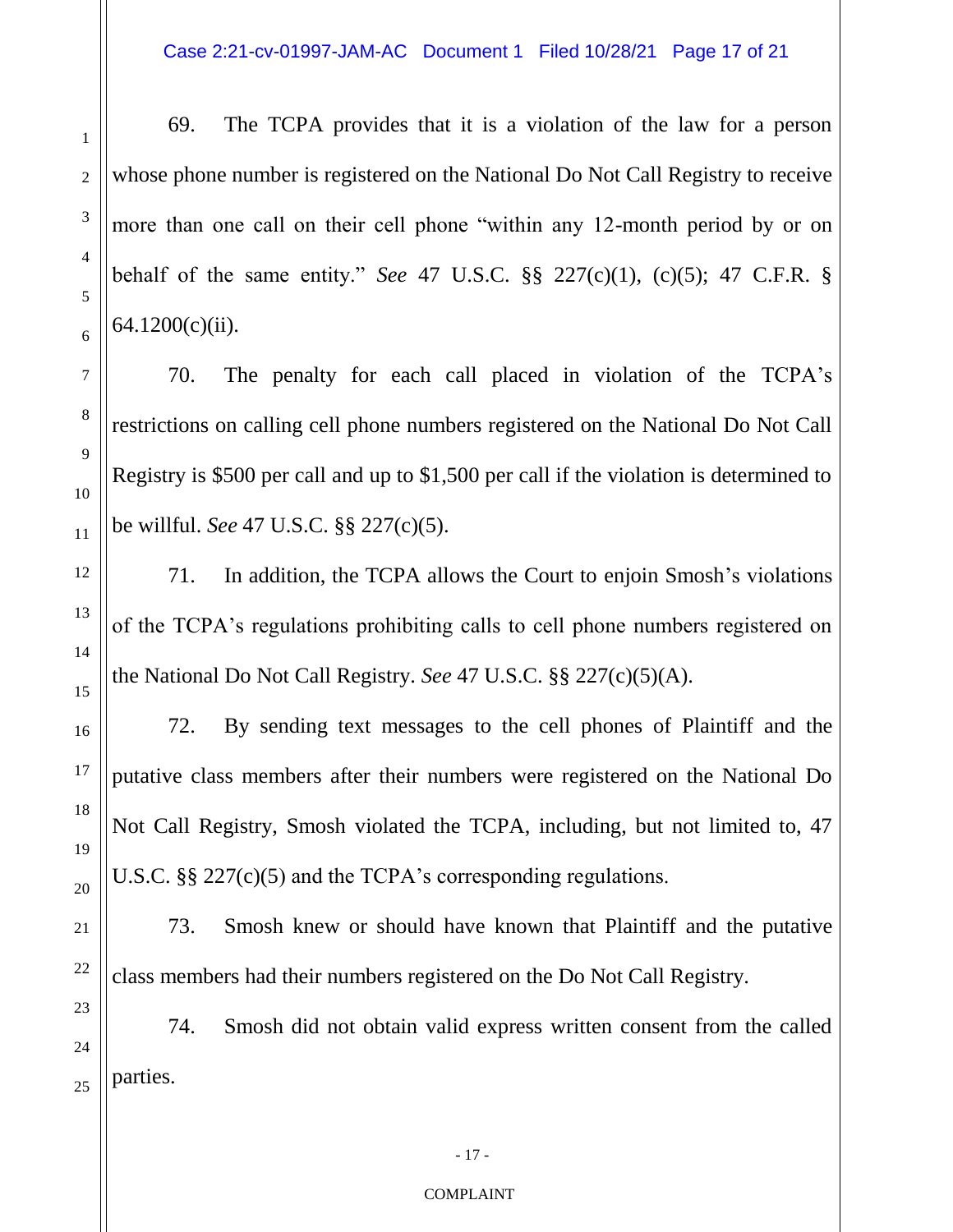75. Smosh did not have a legally recognizable existing business relationship with the called parties.

76. Plaintiff and the putative class members are entitled to damages of \$500.00 per violation for each text message sent by Smosh and up to \$1,500.00 per violation if the Court finds that Smosh willfully violated the TCPA.

## **Demand for Judgment**

WHEREFORE Plaintiff Kristen Hall, individually, X.X., by and through his guardian ad litem, Kristen Hall, and on behalf of all others similarly situated, requests the Court grant the following relief:

- a. Enter an order against Defendant Smosh, pursuant to Federal Rule of Civil Procedure 23 *et seq*., certifying this action as a class action and appointing Plaintiff as the class representatives;
- b. Enter an order appointing Kimmel & Silverman as counsel for the class;
- c. Enter judgment in favor of Plaintiff and the putative class for all damages available under the TCPA, including statutory damages of \$500 per violation, or up to \$1,500 per violation if Smosh willfully violated section  $227(c)(5)$  of the TCPA;
- d. Enter a judgment in favor of Plaintiff and the putative class that enjoins Smosh from violating the TCPA's regulations prohibiting Smosh from calling numbers registered on the National Do Not Call Registry;
- e. Award Plaintiff and the class all expenses of this action, and requiring Smosh to pay the costs and expenses of class notice and administration; and
- f. Award Plaintiff and the class such further and other relief the Court deems just and appropriate.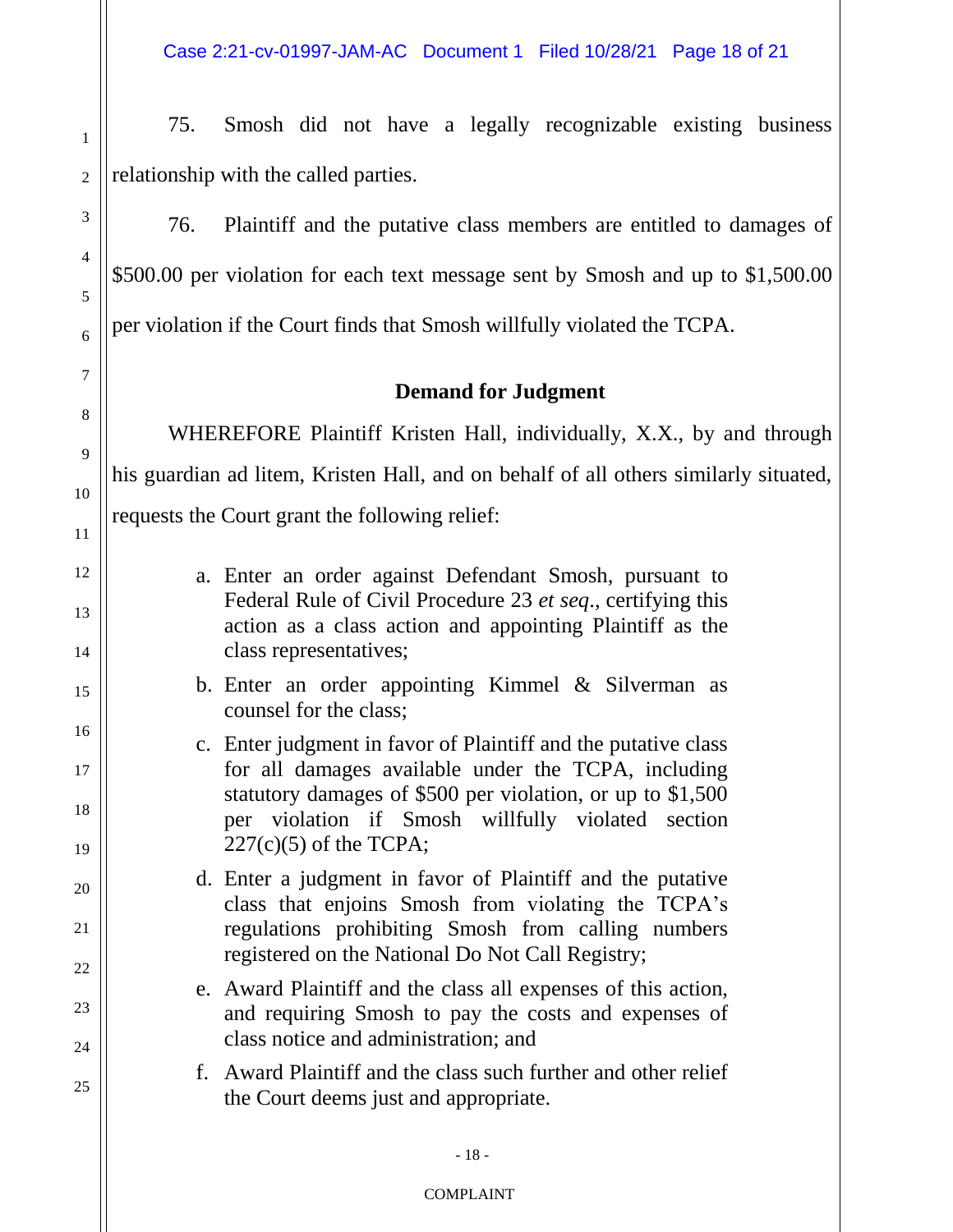## **Count III – Violations of § 302.101** *et seq.* **of The Texas Business & Commercial Code** *Texas Solicitation Claim*

77. Plaintiff alleges by reference the allegations of the previous paragraphs as if fully stated in this Count.

78. Plaintiff received text messages from Smosh on her cell phone in Texas.

79. Smosh knew that the number for the called party was associated with a Texas resident.

80. Section 302.101 of the Texas Business & Commerce Code prohibits sellers from engaging in telephone solicitation from a location in this state or to a purchaser located in this state unless the seller obtains a registration certificate from the Office of the Secretary of State for the business location from which the solicitation is made.

81. Smosh violated § 302.101 of the Texas Business & Commercial Code when it or its representatives engaged in continuous and repetitive telephone solicitation of Plaintiff without obtaining a registration certificate from the Office of the Secretary of State.

1

2

3

4

5

6

7

8

- 19 -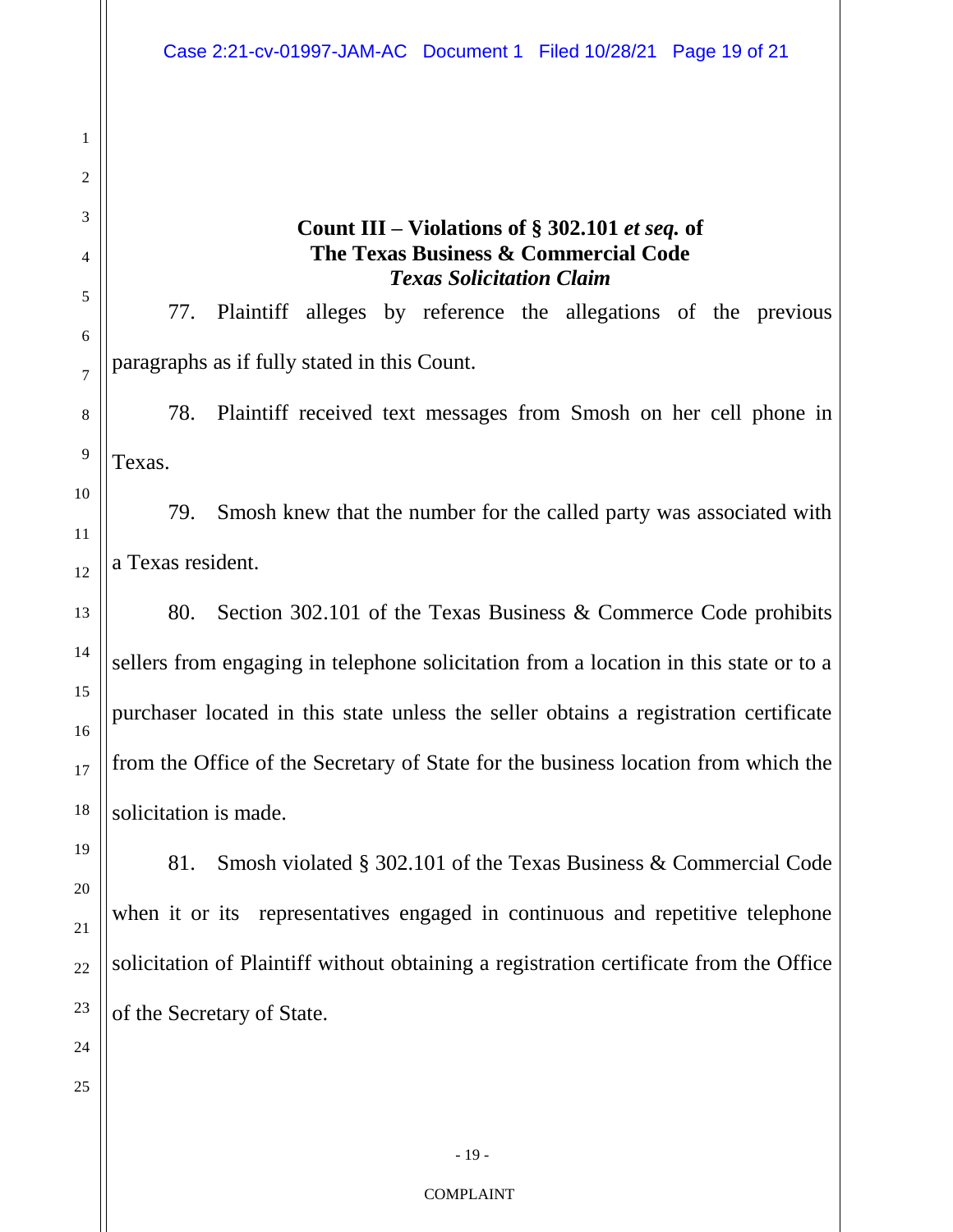82. Section 302.302(a) of the Texas Business & Commerce Code provides that a person who violates this chapter is subject to a civil penalty of no more than \$5,000 for each violation. Furthermore, Section 302.302(d) provides that the party bringing the action is also entitled to recover all reasonable cost of prosecuting the action, including court costs and investigation costs, deposition expenses, witness fees, and attorney's fees.

1

2

3

4

5

6

7

8

9

10

11

12

13

14

15

16

17

18

19

20

21

22

23

24

25

# **Demand for Judgment**

WHEREFORE Plaintiff Kristen Hall, individually and on behalf of all others similarly situated, requests the Court grant the following relief:

- a. Enter an order against Smosh, pursuant to Federal Rule of Civil Procedure 23, certifying this action as a class action and appointing Hall as the class representative;
- b. Enter an order appointing Kimmel & Silverman, P.C. as class counsel;
- c. Enter judgment in favor of Plaintiff and the class members for all damages available under Texas Commercial & Business Code, including statutory damages of \$5,000 per violation;
- d. Enter judgment in favor of Plaintiff and the class members Smosh enjoining Smosh from placing marketing calls before obtaining a registration certificate from the Office of the Secretary of State for the business location from which the solicitation is made;
- e. Award Plaintiff and the class all expenses of this action, and requiring defendant to pay the costs and expenses of class notice and claims administration;
- f. Award Plaintiff and the class members all reasonable costs of prosecuting the action, including court costs and investigation costs, deposition expenses, witness fees,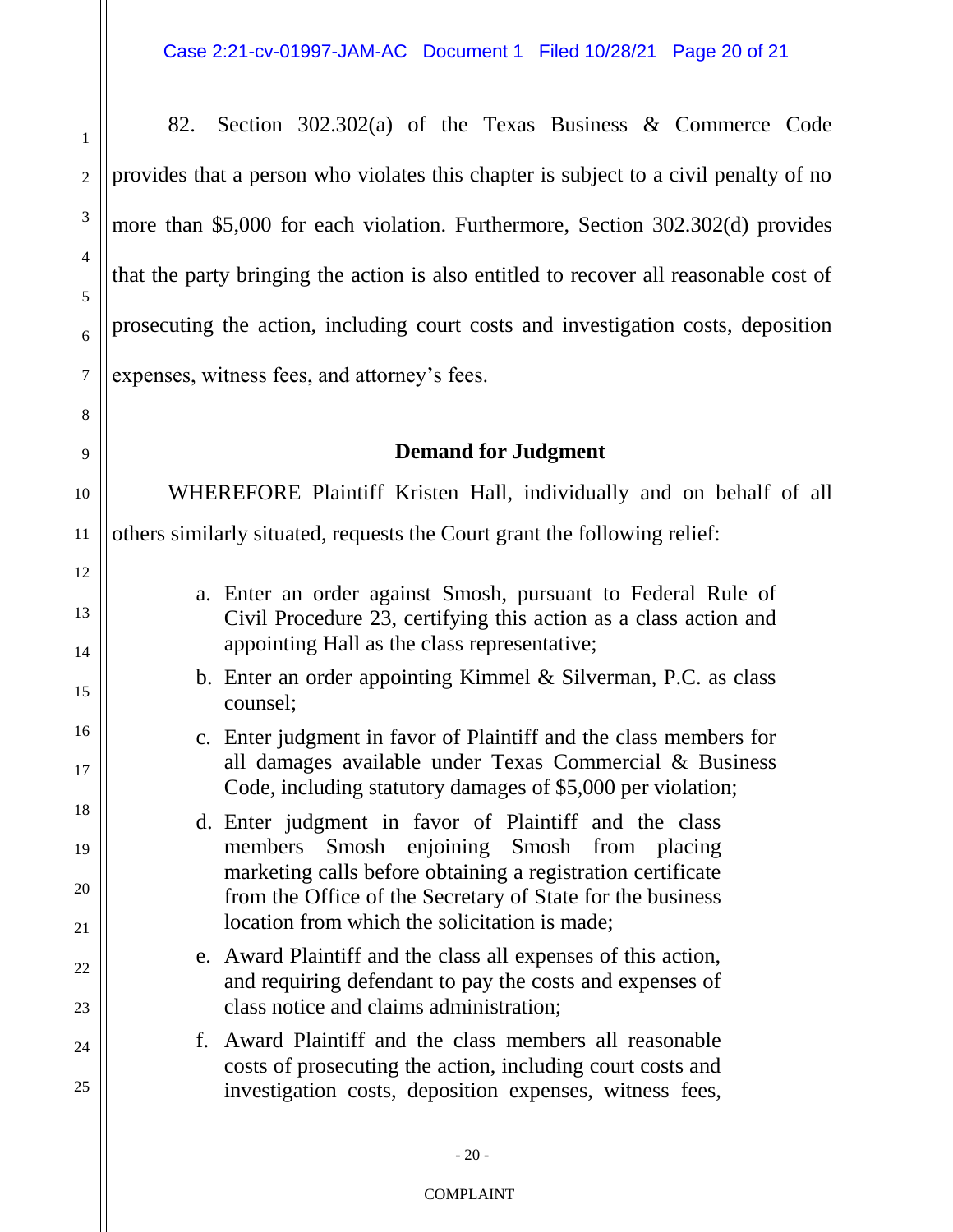and attorney's fees; and

1

2

3

4

5

6

7

8

9

10

11

12

13

14

15

16

17

18

19

20

21

22

23

24

25

g. Award Plaintiff and the class members such further and other relief the Court deems just and appropriate.

## **DEMAND FOR JURY TRIAL**

PLEASE TAKE NOTICE that Plaintiff KRISTEN HALL, and all others similarly situated demand a jury trial in this case. Respectfully submitted, Dated: By: */s/ Joseph D. Steward, III*  Joseph D. Steward, III, Esq. Kimmel & Silverman, P.C. 1055 West 7th Street, 33rd Floor Los Angeles, CA 90017 Phone: (213) 340-7770 Facsimile: (215) 540-8817 Email: jsteward@creditlaw.com teamkimmel@creditlaw.com